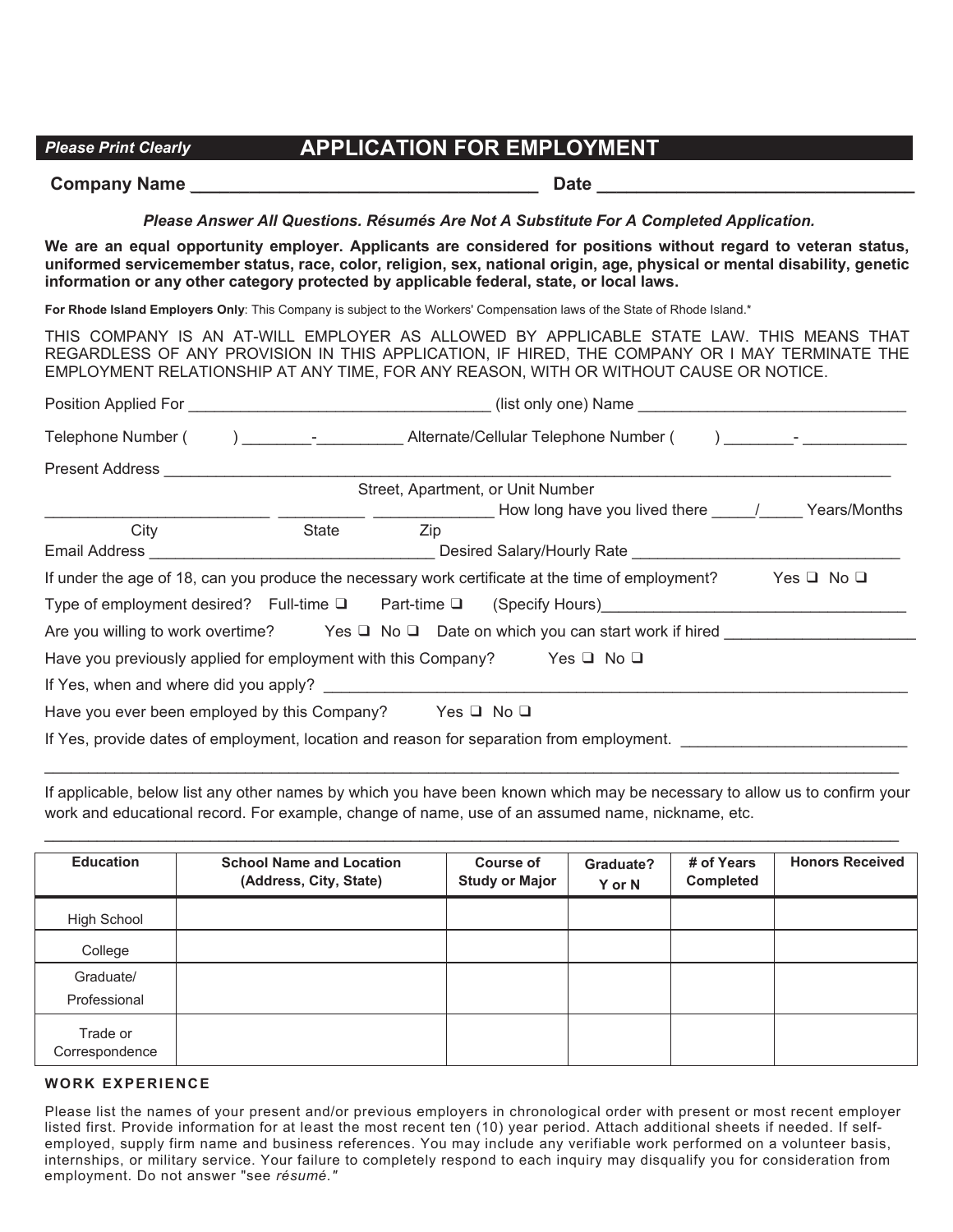## Employer

| <b>Name</b> |                                                                                                                         | <b>Address</b> |                                             | <b>Type of Business</b> |  |
|-------------|-------------------------------------------------------------------------------------------------------------------------|----------------|---------------------------------------------|-------------------------|--|
|             |                                                                                                                         |                |                                             |                         |  |
|             |                                                                                                                         |                |                                             |                         |  |
|             | Supervisor's Name <b>National Contract Act of Contract Act of Contract Act of Contract ?</b> □ Yes □ No If No, why not? |                |                                             |                         |  |
|             |                                                                                                                         |                |                                             |                         |  |
|             |                                                                                                                         |                |                                             |                         |  |
|             |                                                                                                                         |                |                                             |                         |  |
|             |                                                                                                                         |                |                                             |                         |  |
|             |                                                                                                                         |                |                                             |                         |  |
| Employer    |                                                                                                                         |                |                                             |                         |  |
|             |                                                                                                                         |                |                                             |                         |  |
| <b>Name</b> |                                                                                                                         | <b>Address</b> |                                             | <b>Type of Business</b> |  |
|             |                                                                                                                         |                |                                             |                         |  |
|             |                                                                                                                         |                |                                             |                         |  |
|             |                                                                                                                         |                |                                             |                         |  |
|             |                                                                                                                         |                |                                             |                         |  |
|             | What will this employer say was the reason your employment terminated?                                                  |                |                                             |                         |  |
|             |                                                                                                                         |                |                                             |                         |  |
|             |                                                                                                                         |                |                                             |                         |  |
|             |                                                                                                                         |                |                                             |                         |  |
|             |                                                                                                                         |                |                                             |                         |  |
|             | Have you ever been terminated or asked to resign from any job?                                                          |                | □ Yes □ No If Yes how many times?           |                         |  |
|             | Has your employment ever been terminated by mutual agreement?                                                           |                | $\Box$ Yes $\Box$ No If Yes how many times? |                         |  |
|             | Have you ever been given the choice to resign rather than be terminated?                                                |                | $\Box$ Yes $\Box$ No If Yes how many times? |                         |  |

#### **REFERENCES**

Please list the names of additional work-related references we may contact. Individuals with no prior work experience may list school or volunteer-related references.

 $\_$  , and the set of the set of the set of the set of the set of the set of the set of the set of the set of the set of the set of the set of the set of the set of the set of the set of the set of the set of the set of th \_\_\_\_\_\_\_\_\_\_\_\_\_\_\_\_\_\_\_\_\_\_\_\_\_\_\_\_\_\_\_\_\_\_\_\_\_\_\_\_\_\_\_\_\_\_\_\_\_\_\_\_\_\_\_\_\_\_\_\_\_\_\_\_\_\_\_\_\_\_\_\_\_\_\_\_\_\_\_\_\_\_\_\_\_\_\_\_\_\_\_\_\_\_\_\_\_\_\_\_\_\_\_\_\_\_\_\_\_\_

| <b>NAME</b> | <b>POSITION</b> | <b>COMPANY</b> | <b>WORK RELATIONSHIP</b><br>(i.e. supervisor, co-<br>worker) | <b>TELEPHONE</b> |
|-------------|-----------------|----------------|--------------------------------------------------------------|------------------|
|             |                 |                |                                                              |                  |
|             |                 |                |                                                              |                  |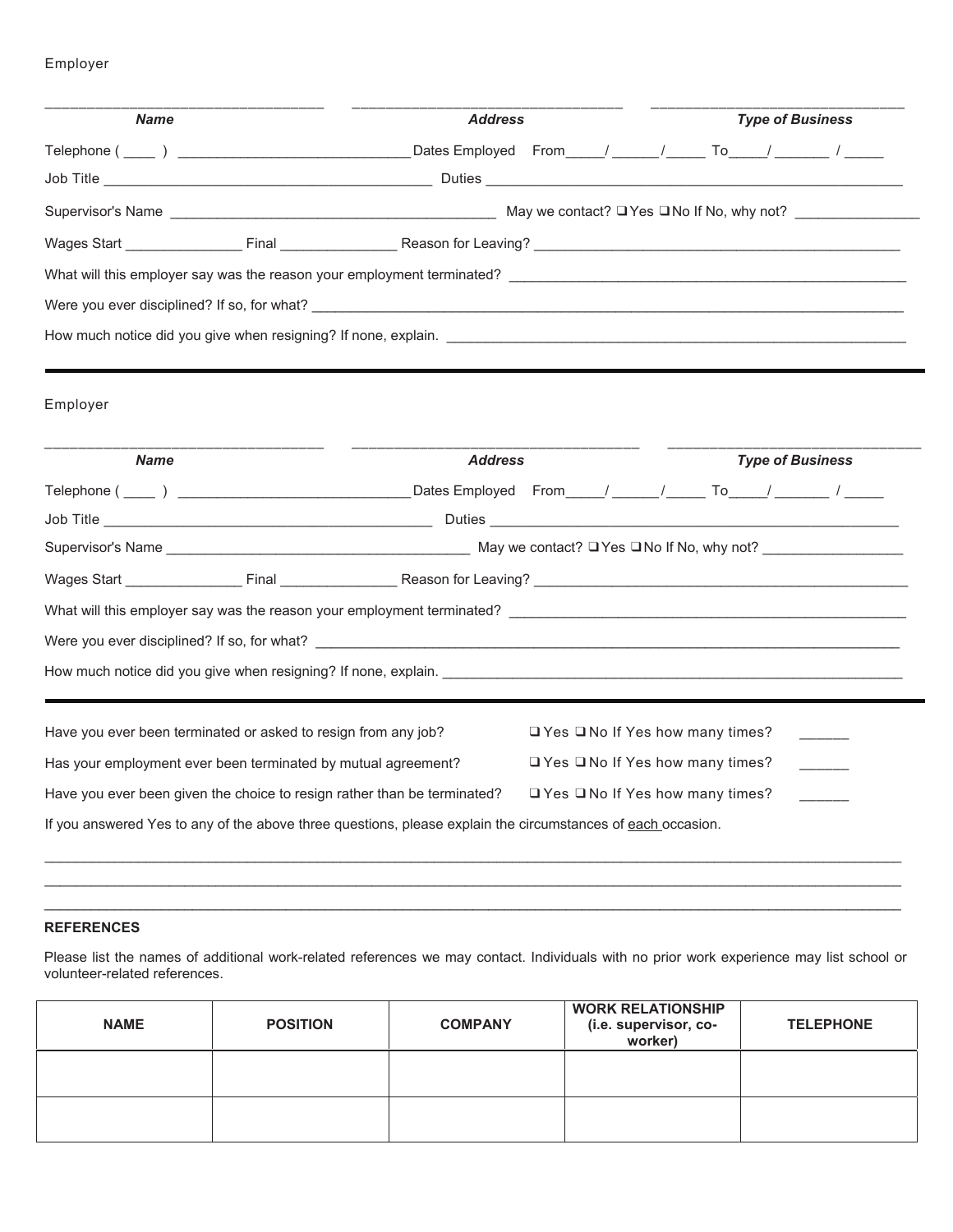Please list the names of personal references (not previous employers or relatives) who you know that we may contact. [Optional]

| <b>NAME</b> | <b>OCCUPATION</b> | <b>ADDRESS</b> | <b>TELEPHONE</b> | <b>NUMBER OF YEARS</b><br><b>KNOWN</b> |
|-------------|-------------------|----------------|------------------|----------------------------------------|
|             |                   |                |                  |                                        |
|             |                   |                |                  |                                        |

#### **DRIVING INFORMATION**

| Do you have a current valid driver's license? $\Box$ Yes $\Box$ No If yes, License No.: | State: |
|-----------------------------------------------------------------------------------------|--------|
| <b>Expiration Date:</b>                                                                 |        |

If you do not have a driver's license for the state in which you currently reside, why not?

Has your license ever been suspended or revoked?  $\Box$  Yes  $\Box$  No

If yes, explain:

Do you have personal automobile insurance?  $\Box$  Yes  $\Box$  No

If no, explain:

Have you ever been denied personal automobile insurance or has it ever been terminated or suspended?  $\Box$  Yes  $\Box$  No If yes, explain:  $\_$  , and the set of the set of the set of the set of the set of the set of the set of the set of the set of the set of the set of the set of the set of the set of the set of the set of the set of the set of the set of th

\_\_\_\_\_\_\_\_\_\_\_\_\_\_\_\_\_\_\_\_\_\_\_\_\_\_\_\_\_\_\_\_\_\_\_\_\_\_\_\_\_\_\_\_\_\_\_\_\_\_\_\_\_\_\_\_\_\_\_\_\_\_\_\_\_\_\_\_\_\_\_\_\_\_\_\_\_\_\_\_\_\_\_\_\_\_\_\_\_\_\_\_\_\_\_\_\_\_\_\_

 $\_$  , and the set of the set of the set of the set of the set of the set of the set of the set of the set of the set of the set of the set of the set of the set of the set of the set of the set of the set of the set of th

 $\_$  , and the set of the set of the set of the set of the set of the set of the set of the set of the set of the set of the set of the set of the set of the set of the set of the set of the set of the set of the set of th

Please list all moving traffic violations in the last five (5) years:

| <b>OFFENSE</b> | <b>DATE</b> | <b>LOCATION</b> | <b>COMMENTS</b> |
|----------------|-------------|-----------------|-----------------|
|                |             |                 |                 |
|                |             |                 |                 |

# **APPLICANT CERTIFICATION**

I understand and agree that if driving is a requirement of the job for which I am applying, my employment and/or continued employment is contingent on possessing a valid driver's license for the state in which I reside and automobile liability insurance in an amount equal to the minimum required by the state where I reside.

I understand that the Company may now have, or may establish, a drug-free workplace or drug and/or alcohol testing program consistent with applicable federal, state, and local law. If the Company has such a program and I am offered a conditional offer of employment, I understand that if a pre-employment (post-offer) drug and/or alcohol test is positive, the employment offer may be withdrawn. I agree to work under the conditions requiring a drug-free workplace, consistent with applicable federal, state, and local law. I also understand that all employees of the location, pursuant to the Company's policy and federal, state, and local law, may be subject to urinalysis and/or blood screening or other medically recognized tests designed to detect the presence of alcohol or illegal or controlled drugs. If employed, I understand that the taking of alcohol and/or drug tests is a condition of continual employment and I agree to undergo alcohol and drug testing consistent with the Company's policies and applicable federal, state, and local law.

If employed by the Company, I understand and agree that the Company, to the extent permitted by federal, state, and local law, may exercise its right, without prior warning or notice, to conduct investigations of property (including, but not limited to, files, lockers, desks, vehicles, and computers) and, in certain circumstances, my personal property.

I understand and agree that as a condition of employment and to the extent permitted by federal, state, and local law, I may be required to sign a confidentiality, restrictive covenant, and/or conflict of interest statement.

I certify that all the information on this application, my résumé, or any supporting documents I may present during any interview is and will be complete and accurate to the best of my knowledge. I understand that any falsification, misrepresentation, or omission of any information may result in disqualification from consideration for employment or, if employed, disciplinary action, up to and including immediate dismissal.